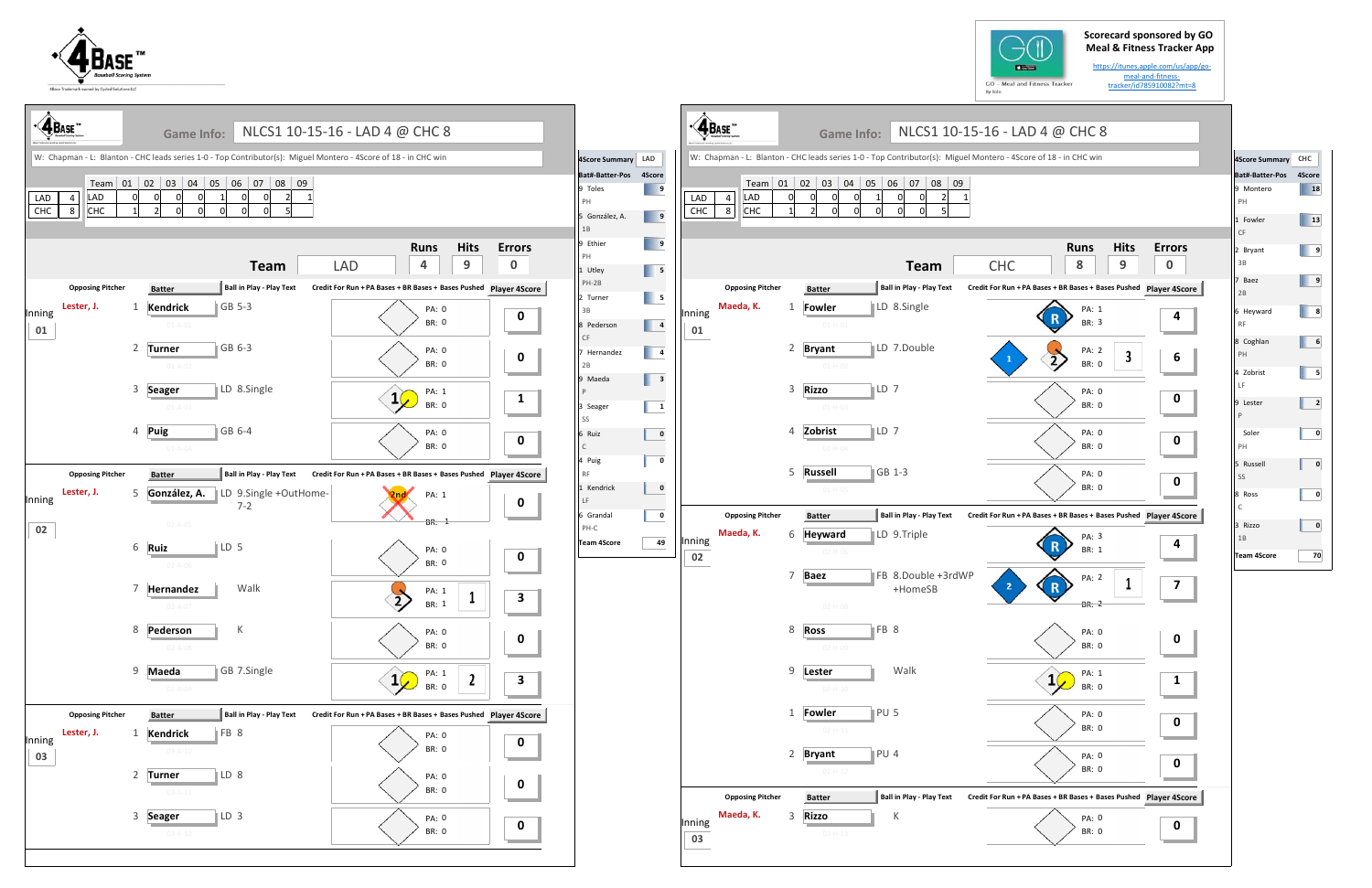

|              |                         | 4            | Zobrist                         | Walk +FO'd-5-4                  | PA: 1                                                         | $\mathbf{1}$ |
|--------------|-------------------------|--------------|---------------------------------|---------------------------------|---------------------------------------------------------------|--------------|
|              |                         |              | $03 - H - 14$                   |                                 | <b>BR: 0</b>                                                  |              |
|              |                         | 5            | <b>Russell</b><br>$03 - H - 15$ | GB 5-4-FO                       | PA: 1<br>$\mathbf{1}$<br>$-1$<br><b>BR: 0</b>                 | 0            |
|              |                         | 6            | <b>Heyward</b><br>$03 - H - 16$ | GB 4-6                          | PA: 0<br><b>BR: 0</b>                                         | 0            |
|              | <b>Opposing Pitcher</b> |              | <b>Batter</b>                   | <b>Ball in Play - Play Text</b> | Credit For Run + PA Bases + BR Bases + Bases Pushed Player 4S |              |
|              | Maeda, K.               | 7            | $\mathsf{LD}$ 7<br><b>Baez</b>  |                                 | PA: 0                                                         |              |
| Inning<br>04 |                         |              | $04 - H - 17$                   |                                 | BR: 0                                                         | 0            |
|              |                         | 8            | <b>Ross</b>                     | PU <sub>4</sub>                 | PA: 0                                                         | 0            |
|              |                         |              | $04 - H - 18$                   |                                 | BR: 0                                                         |              |
|              |                         | 9            | Lester<br>$04 - H - 19$         | Walk                            | PA: 1<br>1<br><b>BR: 0</b>                                    | 1            |
|              |                         | $\mathbf{1}$ | <b>Fowler</b>                   | К                               | PA: 0                                                         |              |
|              |                         |              | $04-H-20$                       |                                 | BR: 0                                                         | 0            |
|              | <b>Opposing Pitcher</b> |              | <b>Batter</b>                   | <b>Ball in Play - Play Text</b> | Credit For Run + PA Bases + BR Bases + Bases Pushed Player 4S |              |
| Inning<br>05 | Baez, P.                | 2            | <b>Bryant</b><br>$05 - H - 21$  | Walk                            | PA: 1<br>ı<br><b>BR: 0</b>                                    | 1            |
|              |                         | 3            | <b>Rizzo</b><br>$05-H-22$       | К                               | PA: 0<br>BR: 0                                                | 0            |
|              |                         | 4            | Zobrist<br>$05-H-23$            | PU <sub>5</sub>                 | PA: 0<br>BR: 0                                                | 0            |
|              |                         | 5            | <b>Russell</b><br>$05-H-24$     | К                               | PA: 0<br>BR: 0                                                | 0            |
|              | <b>Opposing Pitcher</b> |              | <b>Batter</b>                   | <b>Ball in Play - Play Text</b> | Credit For Run + PA Bases + BR Bases + Bases Pushed Player 49 |              |
| Inning<br>06 | Baez, P.                | 6            | Heyward<br>$06-H-25$            | FB <sub>7</sub>                 | PA: 0<br>BR: 0                                                | 0            |
|              |                         | 7            | <b>Baez</b><br>$06-H-26$        | LD 9.Double                     | PA: 2<br><b>BR: 0</b>                                         | 2            |
|              |                         | 8            | <b>Ross</b><br>$06-H-27$        | К                               | PA: 0<br>BR: 0                                                | 0            |
|              |                         | 9            | Soler<br>$06-H-28$              | GB 6-3                          | PA: 0<br>BR: 0                                                | 0            |
|              | <b>Opposing Pitcher</b> |              | <b>Batter</b>                   | <b>Ball in Play - Play Text</b> | Credit For Run + PA Bases + BR Bases + Bases Pushed Player 4S |              |
| Inning       | Stripling, R.           | $\mathbf{1}$ | Fowler<br>$07 - H - 29$         | FB 8                            | PA: 0<br>BR: 0                                                | 0            |
| 07           |                         | 2            | <b>Bryant</b>                   | GB 6-3                          | PA: 0<br><b>BR: 0</b>                                         | 0            |
|              |                         | 3            | $07 - H - 30$<br><b>Rizzo</b>   | FB 8                            | PA: 0                                                         |              |
|              |                         |              | $07 - H - 31$                   |                                 | <b>BR: 0</b>                                                  | 0            |